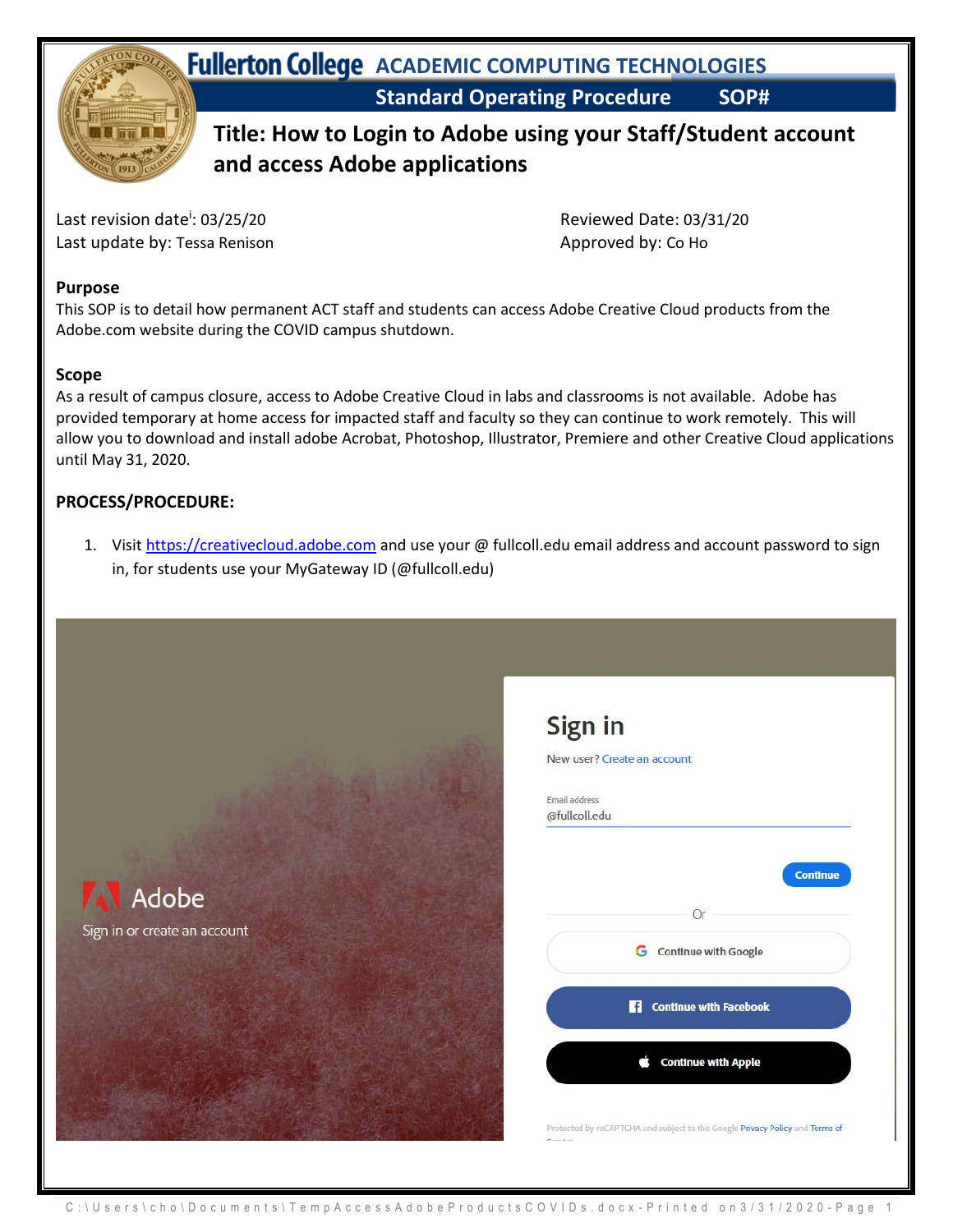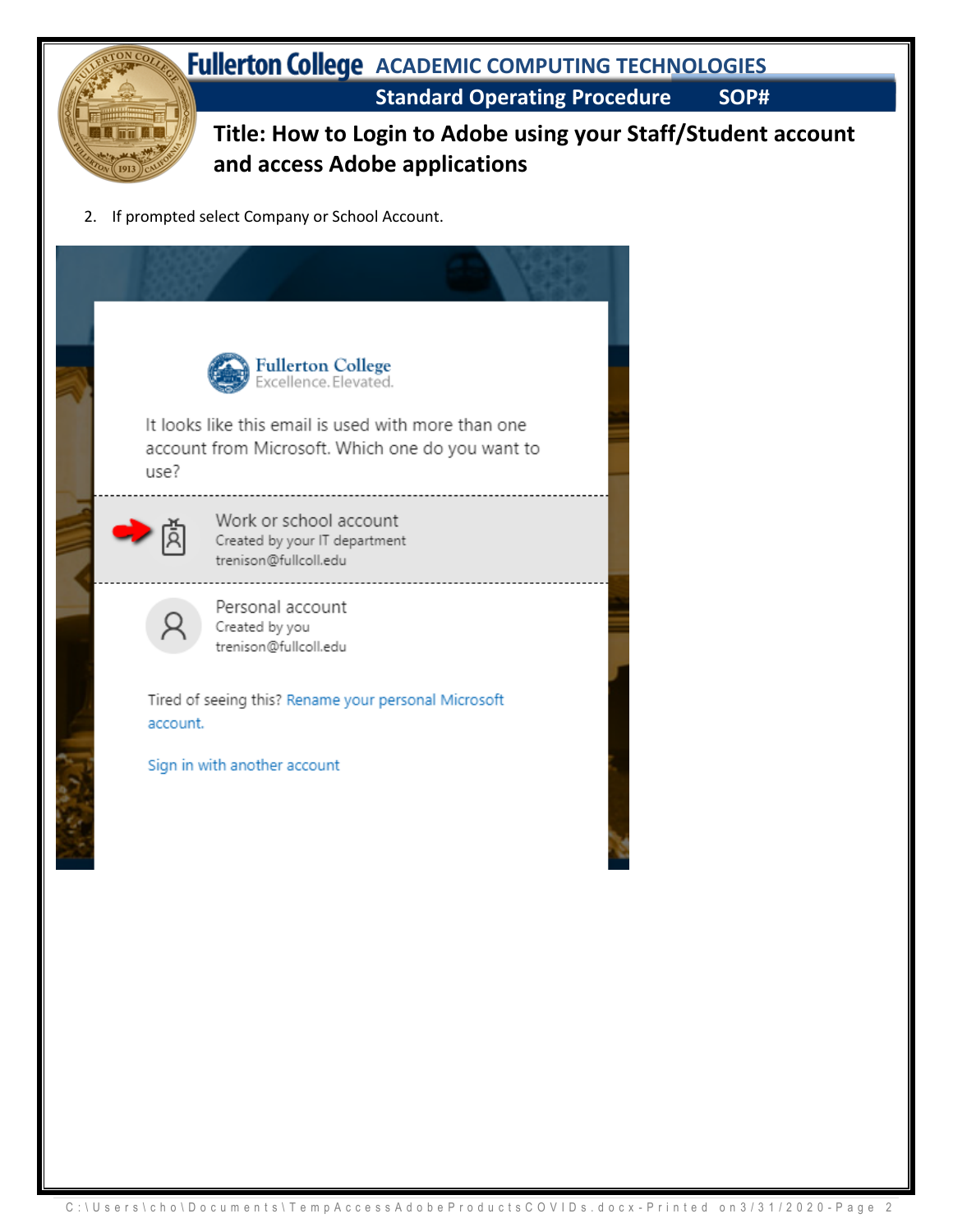

3. Then you will be directed to sign in again

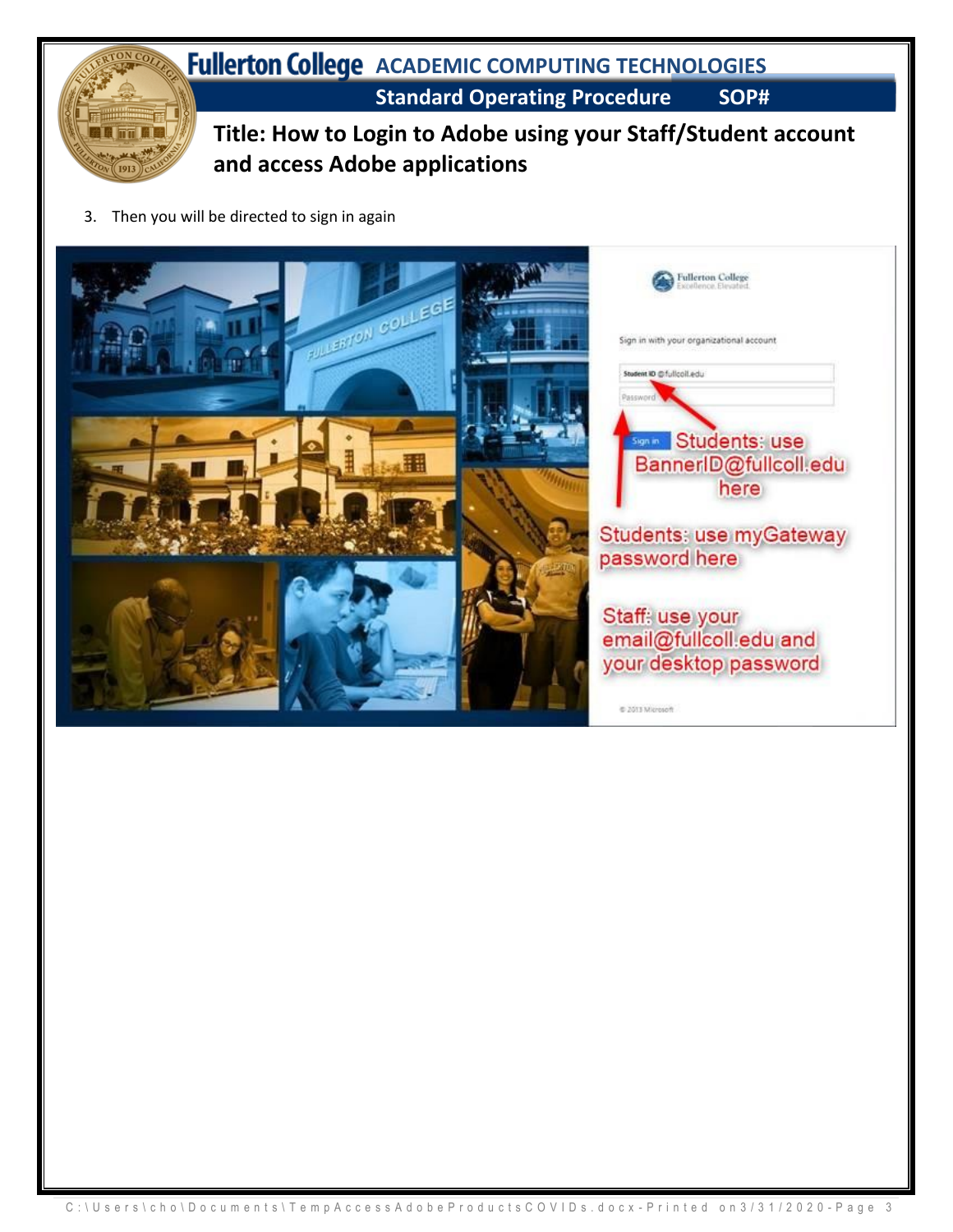

4. Here you can select to cache your password if you want, if you get an error retry your password.

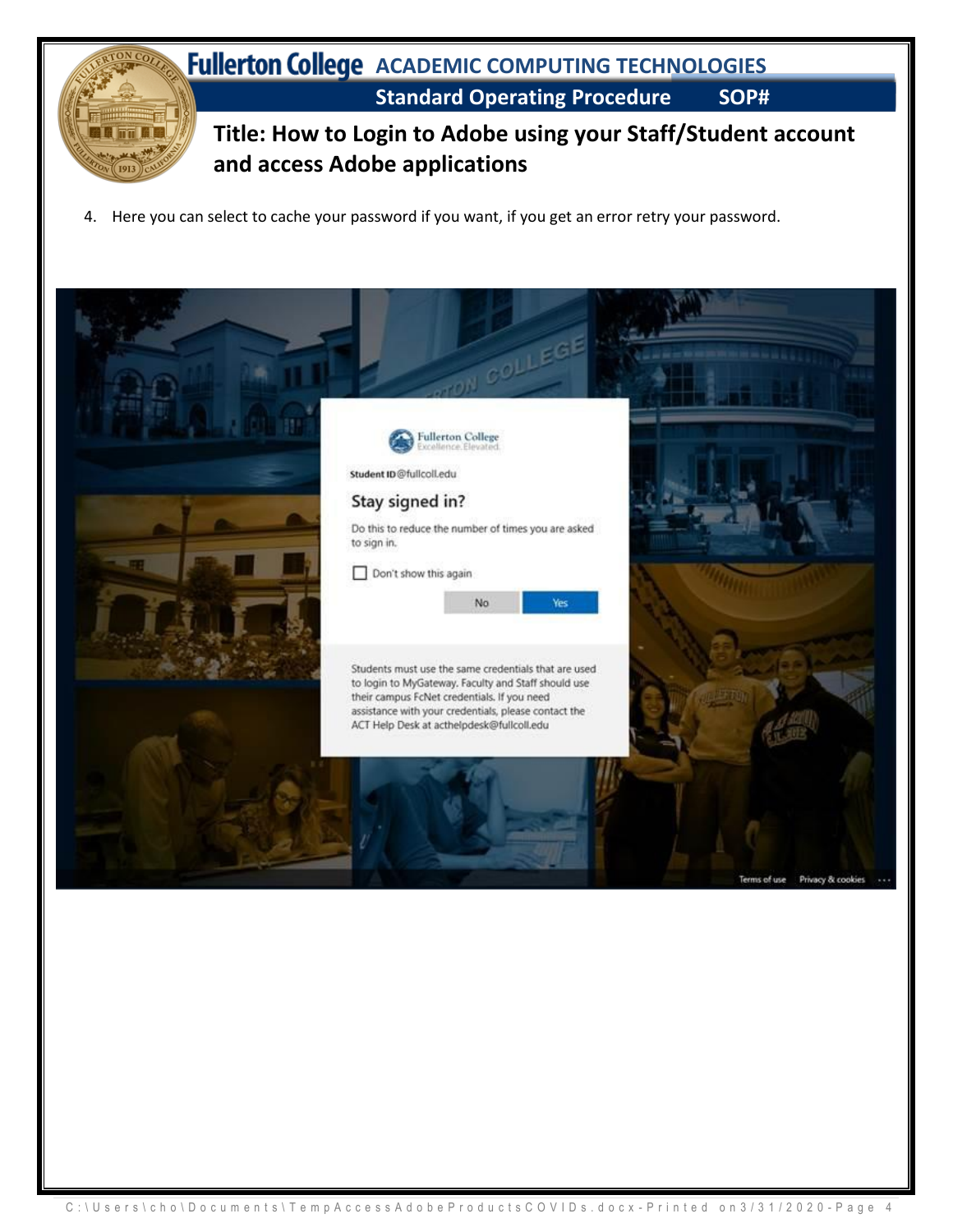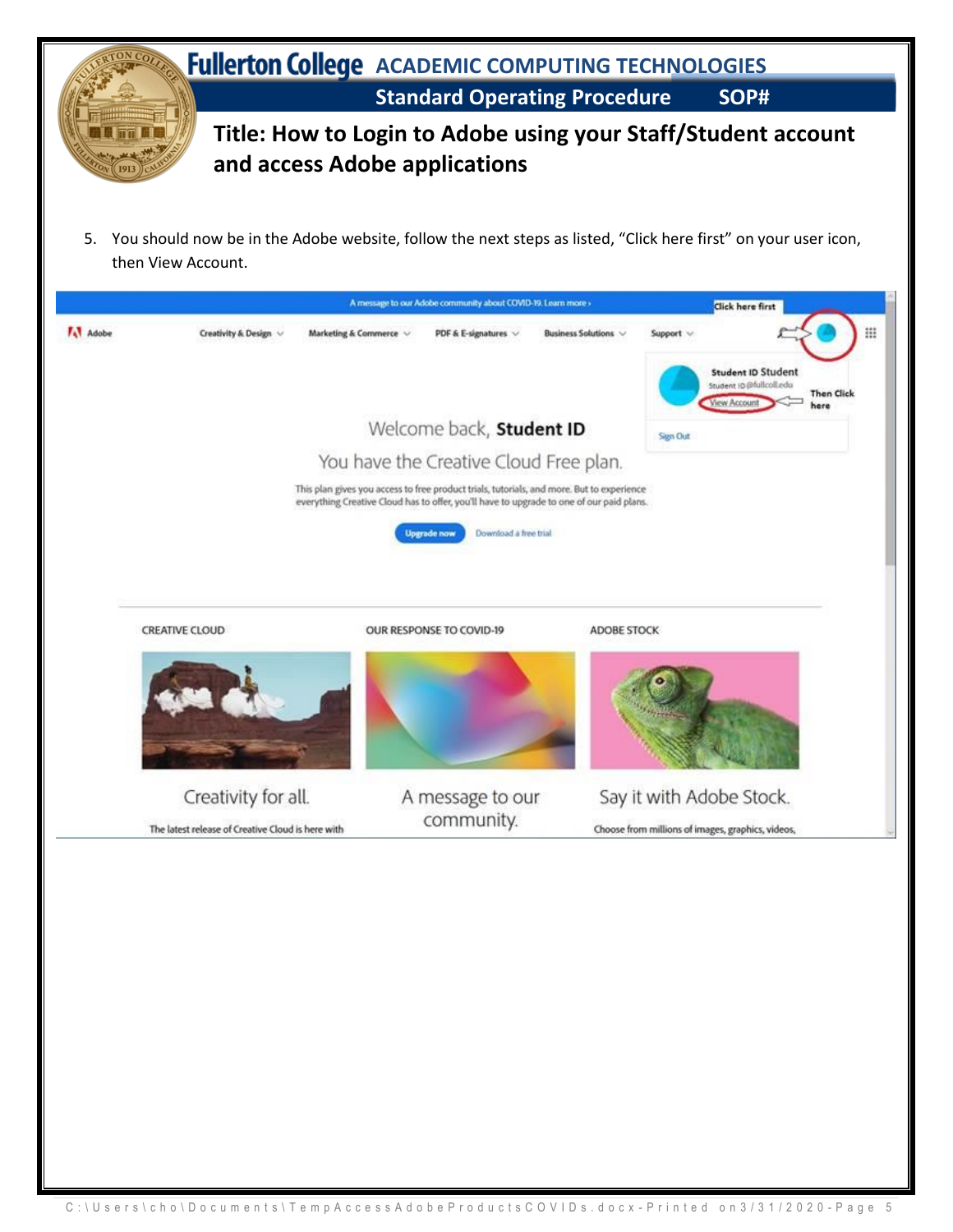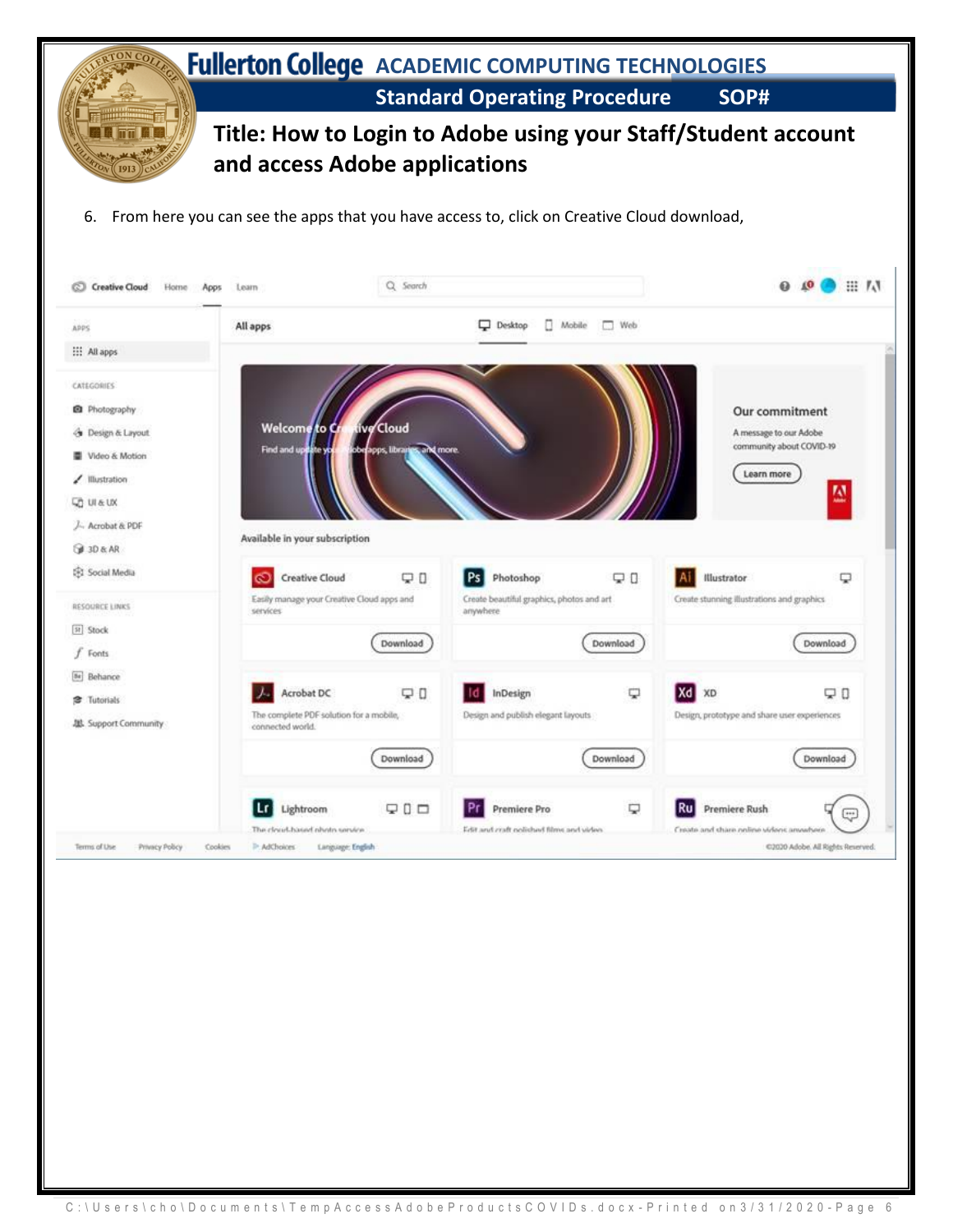

this app or service.

out is there wh

- **Title: How to Login to Adobe using your Staff/Student account and access Adobe applications**
- 7. If accessing from a personal device, then the user can just click "OK" and proceed to download and install. (If it is a campus issued device you will not be able to install any of the apps without an admin account. Please put in a service request for remote support a[t https://www.fullcoll.edu/service-requests/\)](https://www.fullcoll.edu/service-requests/) When the permissions window opens, select OK.

# Permission may be required at place to star e Typekit or hi You may need to request permission from your IT administrator to use

are your assets stor e work on Behance

OK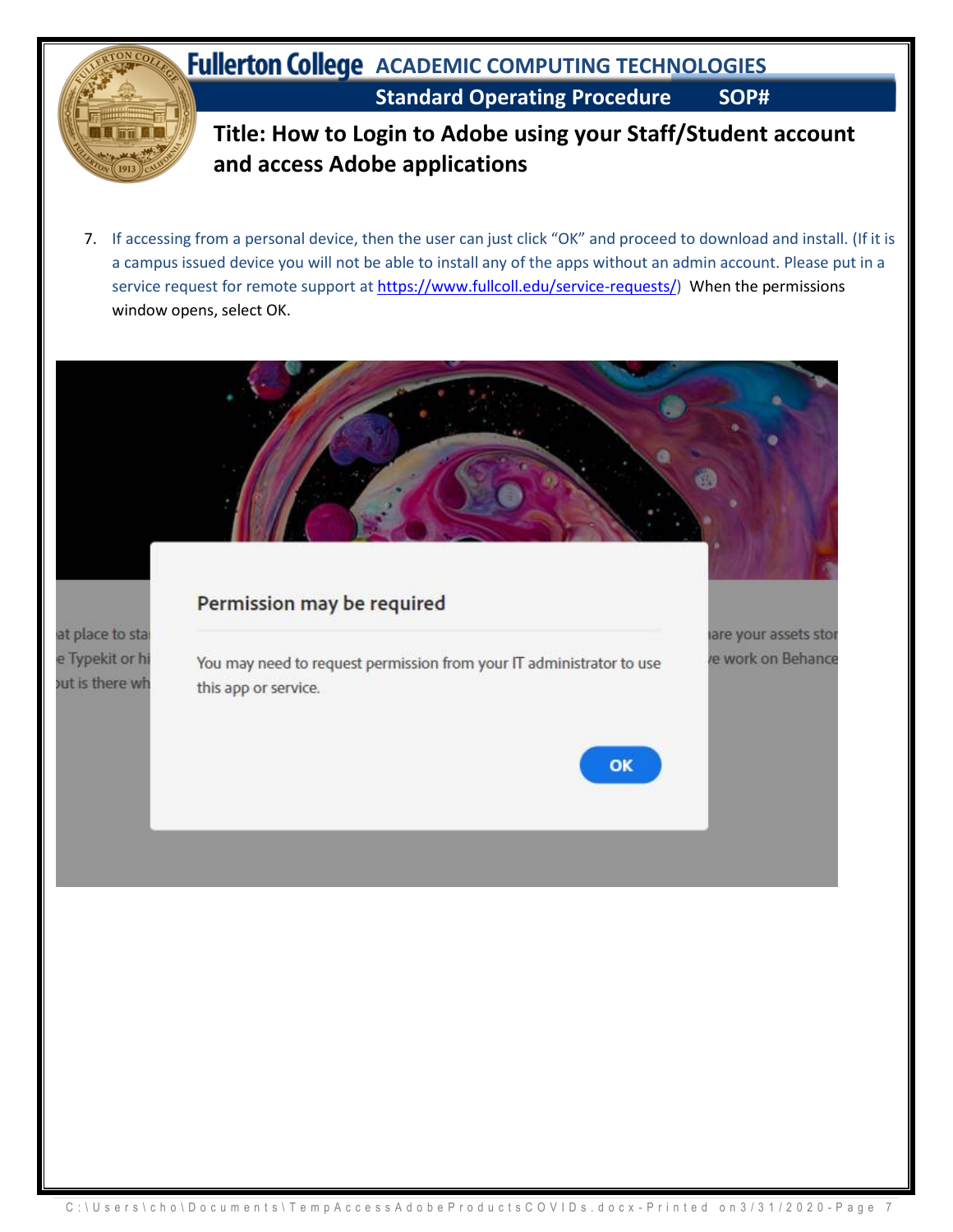| ON CO7                        | <b>Fullerton College</b> ACADEMIC COMPUTING TECHNOLOGIES                                                                                                                           |                                                                                                                          |           |                                                                                      |
|-------------------------------|------------------------------------------------------------------------------------------------------------------------------------------------------------------------------------|--------------------------------------------------------------------------------------------------------------------------|-----------|--------------------------------------------------------------------------------------|
|                               |                                                                                                                                                                                    | <b>Standard Operating Procedure</b>                                                                                      |           | SOP#                                                                                 |
|                               | Title: How to Login to Adobe using your Staff/Student account<br>and access Adobe applications                                                                                     |                                                                                                                          |           |                                                                                      |
| <b>Creative Cloud Desktop</b> | 8. Once the Creative Cloud Desktop App installs, then log in and you will get the "You don't have access to manage<br>apps" message just select your user icon, the Adobe Account: |                                                                                                                          |           | □                                                                                    |
| File Window Help              | Q. Search                                                                                                                                                                          |                                                                                                                          |           | <b>Click Here</b>                                                                    |
| Apps                          |                                                                                                                                                                                    |                                                                                                                          | Then here | <b>Student ID Student</b><br>Student ID @fullcolLedu<br>Adobe Accour<br>(1) Sign out |
|                               |                                                                                                                                                                                    | You don't have access to manage apps<br>Permission from your IT administrator may be required to enable apps management. |           |                                                                                      |
|                               |                                                                                                                                                                                    |                                                                                                                          |           |                                                                                      |